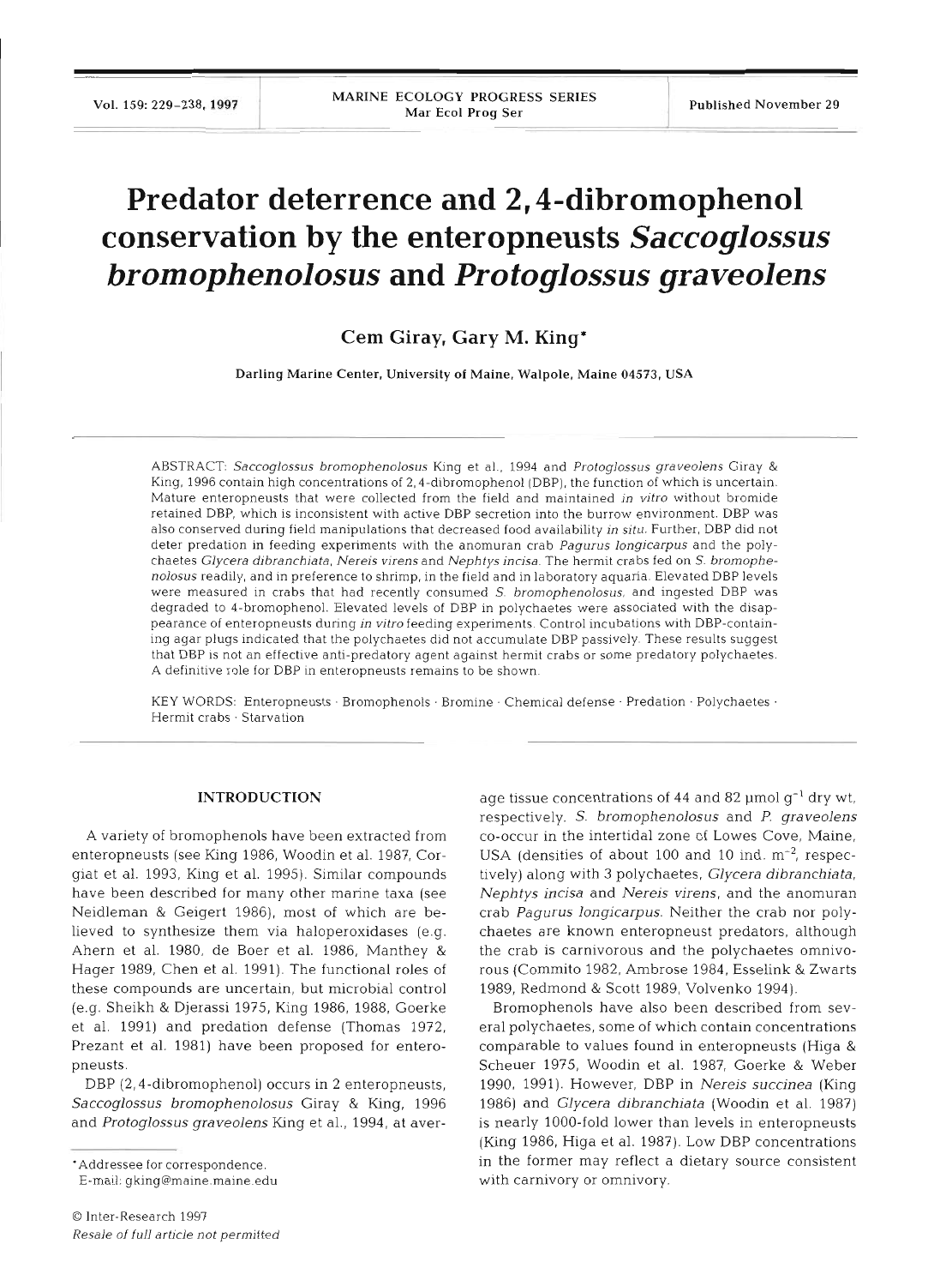Low bromophenol concentrations have been observed in burrow wall sediments of Saccoglossus bromophenolosus and Protoglossus graveolens (40 and 600 ng g-' dry wt, respectively; Giray & King 1997). While bromophenols directly affect certain bacteria and other taxa (King 1986, 1988, Jensen et al. 1992, Giray & King 1997), several studies suggest that the effects of bromophenols on bacterial biomass and production are minimal (Steward et al. 1992, 1996). In addition, no specific data document continuous or extensive bromophenol excretion into the burrow.

Data presented here show here that Saccoglossus bromophenolosus and Protoglossus graveolens conserve DBP rather than excrete it. This is inconsistent with a major role for bromophenols in the burrow environment. In addition, hermit crabs consume S. bromophenolosus readily, and several polychaetes accumulate DBP in a manner consistent with predation. While these results do not mitigate against a role in predation defense, it is evident that DBP does not deter some predators, and that predation may play a role in enteropneust population dynamics.

#### **MATERIALS AND METHODS**

DBP conservation. Saccoglossus bromophenolosus DBP was analyzed by maintaining the enteropneusts in vitro in fine sand with 3 treatments: artificial seawater with 0.7 mM bromide (Parsons et al. 1984); artificial seawater with no added bromide; a flow-through system with ambient seawater of 32% salinity and estimated bromide content of 0.7 to 0.8 mM. All treatments were maintained at ambient field temperature, aerated and covered to reduce evaporation. The artificial seawater in each treatment was replaced monthly. Plastic containers with  $350 \text{ cm}^3$  of fine sand were used as small aquaria. They were submerged under several cm of the appropriate seawater treatment in large trays. Sand for the bromide-free treatments was fired for 4 h at 550°C in a muffle furnace and washed in order to remove any remaining organic matter and bromine. Aquaria were allowed to equilibrate for 1 wk prior to the addition of worms. Ninety S. bromophenolosus were collected from Lowes Cove. Three individuals were placed in each of 10 aquaria, with 10 aquaria used per treatment. During the same period Protoglossus graveolens ( $n = 28$ ) were also held in similar aquaria. However, due to their larger size, individuals were placed separately in each aquarium, and only the flow-through seawater treatment was utilized.

At intervals, 5 to 10 individuals were retrieved from each treatment and incubated overnight in seawater representative of the treatment to allow them to void sediment from their guts. All enteropneusts were ex-

racted individually with hexane for DBP determina-<br>cross (King et al. 1995). Only the probosets, collar,<br>cross (King et al. 1995). Only the probosets, collar,<br>cross (King et al. 1995). Only the probosets, collar,<br>cross-red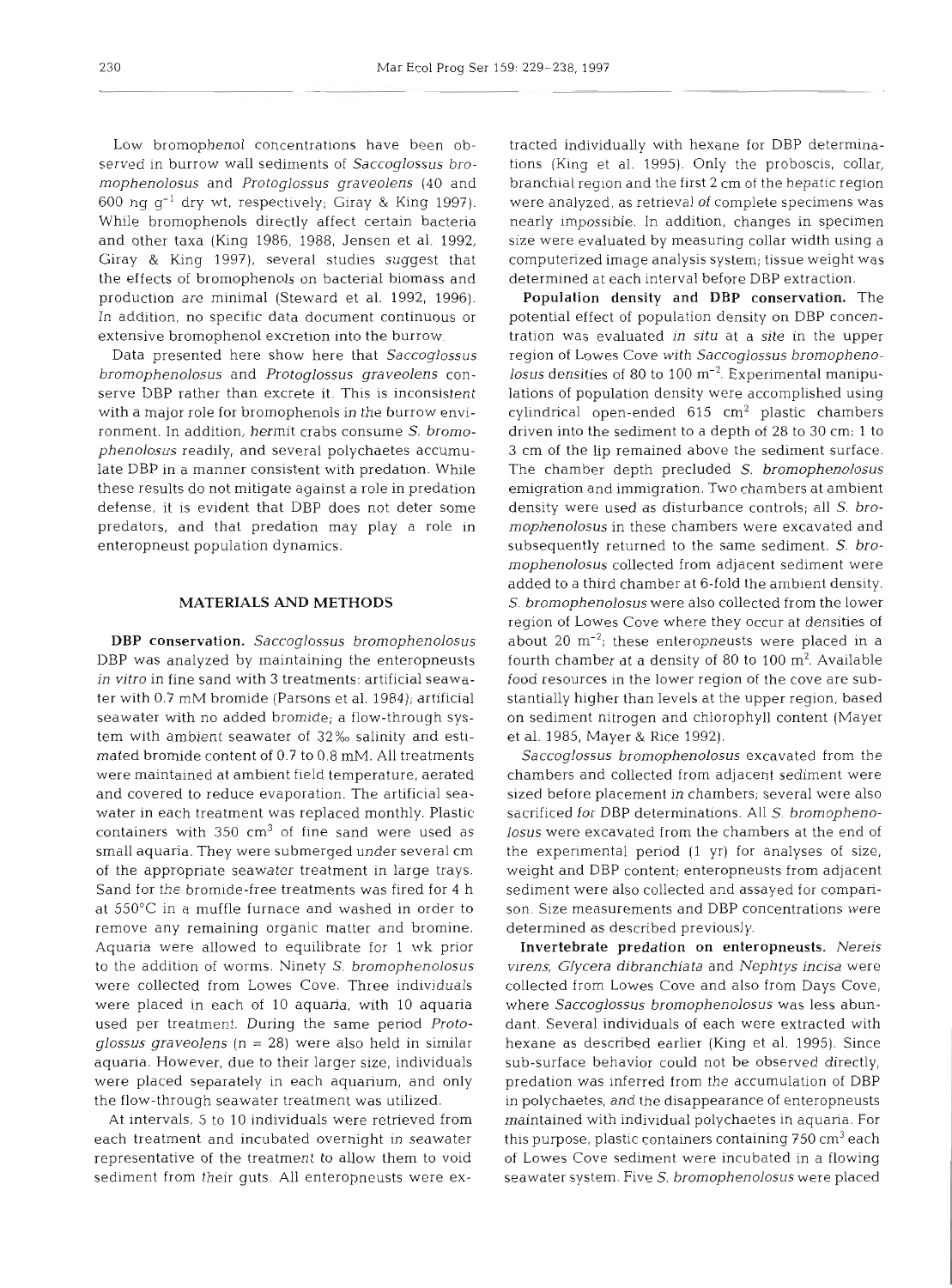in each of 34 containers and equilibrated for 1 wk. N. virens  $(n = 13)$ , G. dibranchiata  $(n = 12)$  and N. incisa (n = **3)** from Lowes Cove were then added singly into the containers; the remaining 6 containers were used as controls for S. bromophenolosus survival. After 2 wk, all specimens were removed from each container, and the number of enteropneusts determined. Four each of N. virens and G. dibranchiata were placed in new aquaria with fresh sediment without S. bromophenolosus in order to observe post-incubation changes in DBP levels. The remaining polychaetes were extracted with hexane as before for DBP analysis.

In order to determine whether field DBP concentrations in predators changed in the absence of enteropneusts, 5 additional Glycera dibranchiata were collected from Lowes Cove, and placed in sediment without Saccoglossus bromophenolosus. The polychaetes were sustained on alternate co-occurring food items (e.g. Nereis virens, Clymenella torquata) for a period of 8 mo, at the end of which time they were extracted for DBP analysis as above.

In order to determine whether DBP could be taken up by polychaetes indirectly, 2% agarose plugs of about 25 mm length and 4 mm diameter were prepared in 120 µm nylon mesh tubing; each contained approximately 1.9 µmol DBP. Three plugs (total DBP roughly equivalent to that of 5 Saccoglossus bromophenolosus) were buried in each of 10 plastic containers holding  $750 \text{ cm}^3$  of sediment from Lowes Cove and maintained in a flowing seawater system. Nereis virens ( $n = 5$ ) and *Glycera dibranchiata* ( $n = 5$ ) were collected from Lowes Cove and placed individually in the containers. After 2 wk, the polychaetes were retrieved and extracted as above. A parallel analysis was based on the use of *S.* bromophenolosus in the mesh tubes.

The hermit crab Pagurus longicarpus ( $n = 22$ ) was collected from Lowes Cove, placed separately in  $950 \text{ cm}^3$  plastic containers on a seawater table and equilibrated for 1 h. One specimen of Saccoglossus bromophenolosus and a portion of shrimp tissue of similar size were placed into each of 12 containers, while either *S. bromophenolosus* or shrimp tissue was added to the remaining 10 containers. All treatments were observed for **2** h. At the end of this period, the remaining enteropneusts and shrimp tissue were removed. Predation by P. longicarpus was observed directly. After 24 h, one freshly collected specimen of S. bromophenolosus was presented to each crab. Seven of the crabs which had consumed S. bromophenolosus within the last 24 h, and 6 freshly collected crabs were extracted for DBP analysis. Crabs were first frozen at  $-80^{\circ}$ C, extracted from their shells, then crushed by mortar and pestle. Extractions and gas chromatographic analysis were conducted as before.

In order to observe changes in DBP content in the absence of feeding on enteropneusts, 5 additional P. longicarpus which had consumed S. bromophenolosus were held in containers and sustained on shrimp for an additional week before extraction. DBP contents were determined by gas chromatography and mass spectroscopic analysis as above. All statistical analyses were performed using ANOVA with Tukey's test at p < 0.05.

### **RESULTS**

#### **DBP** conservation

No significant differences (p < 0.05) in total DBP levels were observed for Saccoglossus bromophenolosus maintained in seawater, artificial seawater with bromide or artificial seawater without bromide (Fig. 1A). No signifi-



Fig. 1. (A) Total 2,4-dibromophenol (DBP) content in extracts of individual Saccoglossus bromophenolosus during incubation in artificial seawater with or without bromide and in a flow-through system of ambient seawater. (B) 2,4-DBP concentration in extracts of individual S. brornophenolosus during incubation in artificial seawater with or without bromide and in a flow-through system of ambient seawater; open bars are initial values; data are means  $\pm 1$  standard error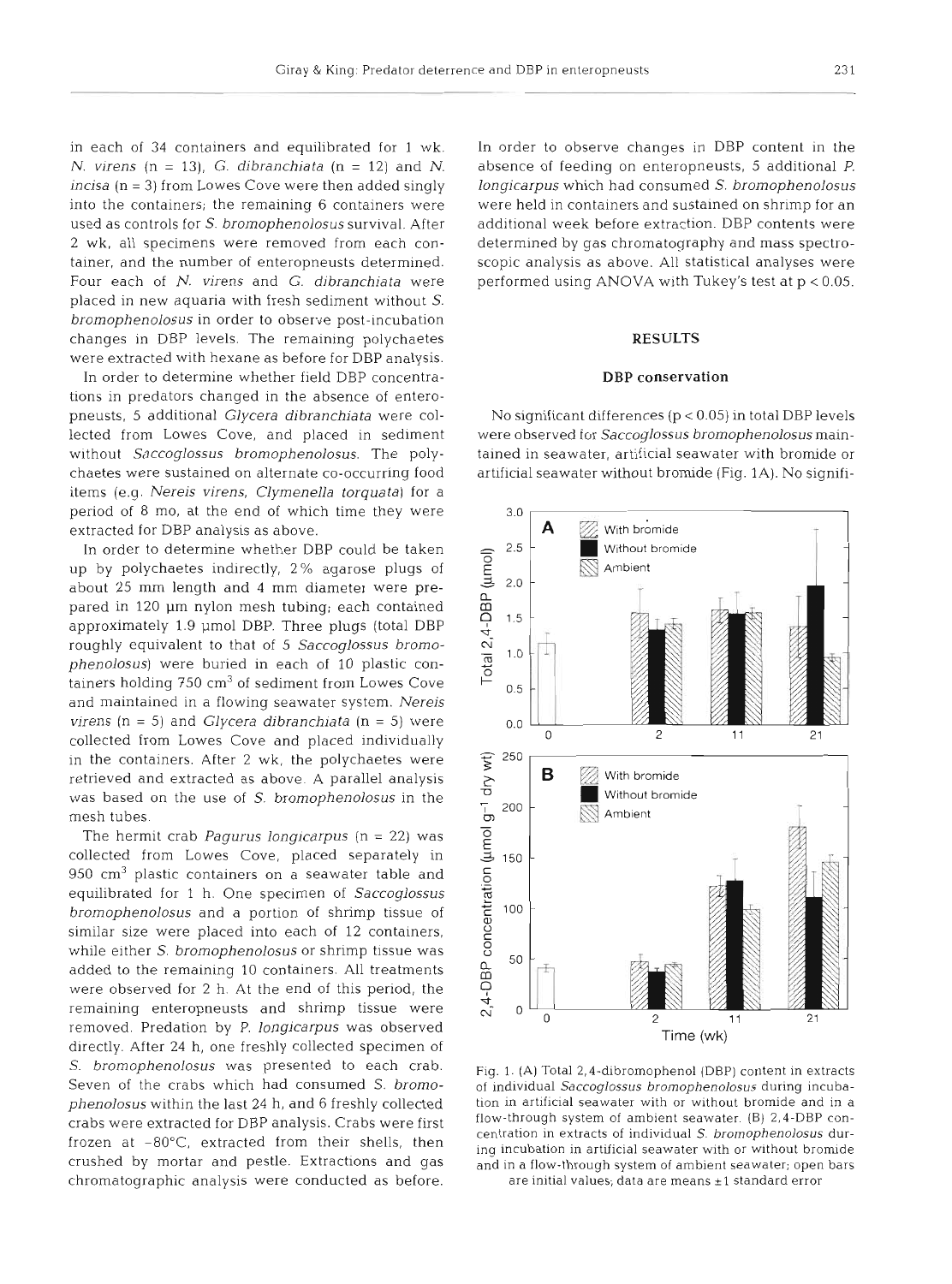cant differences ( $p < 0.05$ ) were observed in total DBP levels for similar incubations with *Protoglossus graveolens* (Fig. 2A). However, DBP tissue concentrations increased significantly ( $p < 0.05$ ) in both taxa (Figs. 1B & 2B). In S. *bromophenolosus* maintained with or without bromide, DBP concentrations increased up to **4.4**  and 3.1-fold, respectively (Fig. 1B). For S. *bromophenolosus* and *P. graveolens* maintained in ambient seawater. DBP concentration increased 3- to 3.5-fold after the 21 wk incubation period (Figs. **1B** & 2B). DBP concentrations increased markedly in the proboscis and trunk regions of *S. bromophenolosus,* but not in the collar (Table 1). Significant increases  $(p < 0.05)$  in DBP concentration were observed in the proboscis and trunk as well as the collar of *P. graveolens* (Table 1).

The increase in DBP concentration was accompanied by a progressive diminution in size for the experimental animals as indicated by a dramatic decrease in collar dimensions and mass. Collar widths of both Sac*coglossus bromophenolosus* and *Pro toglossus graveolens* decreased rapidly and significantly (p *c* 0.05) during the first 2 wk of incubation in all treatments, with no significant change for the remainder of the experiment (Figs. 3 & 4). The decrease in collar size was paralleled by a significant decrease ( $p < 0.05$ ) in mass of S. *bromophenolosus* and *P. graveolens* after 2 and 10 **wk.** respectively (Figs. 3 & 4).

treatments in the upper cove after 1 yr varied between data are means ± 1 standard error

74 % in the high density treatment and ent sediment; however, collar widths decreased for worms in the high density treatment ( $p < 0.05$ ; Fig. 5).

In addition, at the end of the study the collar widths of transplanted indlviduals were significantly smaller (p  $<$ 0 05) than those of S. *bromophenolosus*  in the amblent sedlment in the upper *Saccoglossus bromophenolosus* was recovered almost entirely  $(98\%)$  from the transplantation treatment. collar widths of individuals transferred from the lower cove to the upper cove were significantly reduced from values at the beginning of the study  $(p < 0.05)$ . and lower cove, and in control chambers (Fig. 5). Initial and final collar



Population density and DBP conservation Fig. 2. (A) Total 2,4-dibromophenol (DBP) content in extracts of *Protoglossus graveolens* during incubation in ambient seawater; (B) 2, 4-DBP concentration in P. graveolens during<br>Recoveries of *Saccoglossus bromophenolosus* from incubation in ambient seawater; open bars are initial values;

80% in the control chambers. *S. bro-* Table 1. Initial and final concentration of 2,4-dibromophenol (DBP) in proboscis, mophenolosus collar widths increased collar and trunk tissues of *Saccoglossus bromophenolosus* und relative to starting values for worms in graveolens during the 2,4-DBP excretion study. Final concentrations which difcontrol chambers and adjacent ambi- fer significantly from initial values are noted by astensks

| Sample    | Treatment                        | 2,4-DBP concentration<br>(umol $q^{-1}$ dry wt) |                                                 |
|-----------|----------------------------------|-------------------------------------------------|-------------------------------------------------|
|           |                                  | Initial                                         | Final                                           |
|           | Saccoglossus bromophenolusus     |                                                 |                                                 |
| Proboscis | Artificial seawater with bromide | $110.12 \ (\pm 9.37)$                           | $347.28 (\pm 65.27)^{+}$                        |
| Collar    | Artificial seawater with bromide | $10.82 \ (\pm 3.28)$                            | $21.45 (\pm 6.97)$                              |
| Trunk     | Artificial seawater with bromide | $26.68 (\pm 6.48)$                              | $126.44 \pm 37.17$                              |
| Proboscis | Artificial seawater w/o bromide  | $110.12 \pm 9.37$                               | $288.64~(\pm 43.61)$                            |
| Collar    | Artificial seawater w/o bromide  | $10.82~(\pm 3.28)$                              | $14.53 (\pm 5.23)$                              |
| Trunk     | Artificial seawater w/o bromide  | $26.68 (\pm 6.48)$                              | $77.24 (\pm 27.18)$                             |
| Proboscis | Flow-through ambient seawater    | $110.12 (\pm 9.37)$                             | $347.96 (\pm 40.46)$                            |
| Collar    | Flow-through ambient seawater    | $10.82~(\pm 3.28)$                              | $27.06 (\pm 4.47)$                              |
| Trunk     | Flow-through ambient seawater    | $26.68 (\pm 6.48)$                              | $99.40 \ (\pm 14.69)$                           |
|           | Protoglossus graveolens          |                                                 |                                                 |
| Proboscis | Flow-through ambient seawater    |                                                 | $98.95 \pm 16.10$ 325.98 (±74.43)               |
| Collar    | Flow-through ambient seawater    |                                                 | $194.84 \{\pm 64.02\}$ 560.84 $\{\pm 114.12\}$  |
| Trunk     | Flow-through ambient seawater    |                                                 | $110.87 \ (\pm 14.34) \ \ 251.37 \ (\pm 31.91)$ |
|           |                                  |                                                 |                                                 |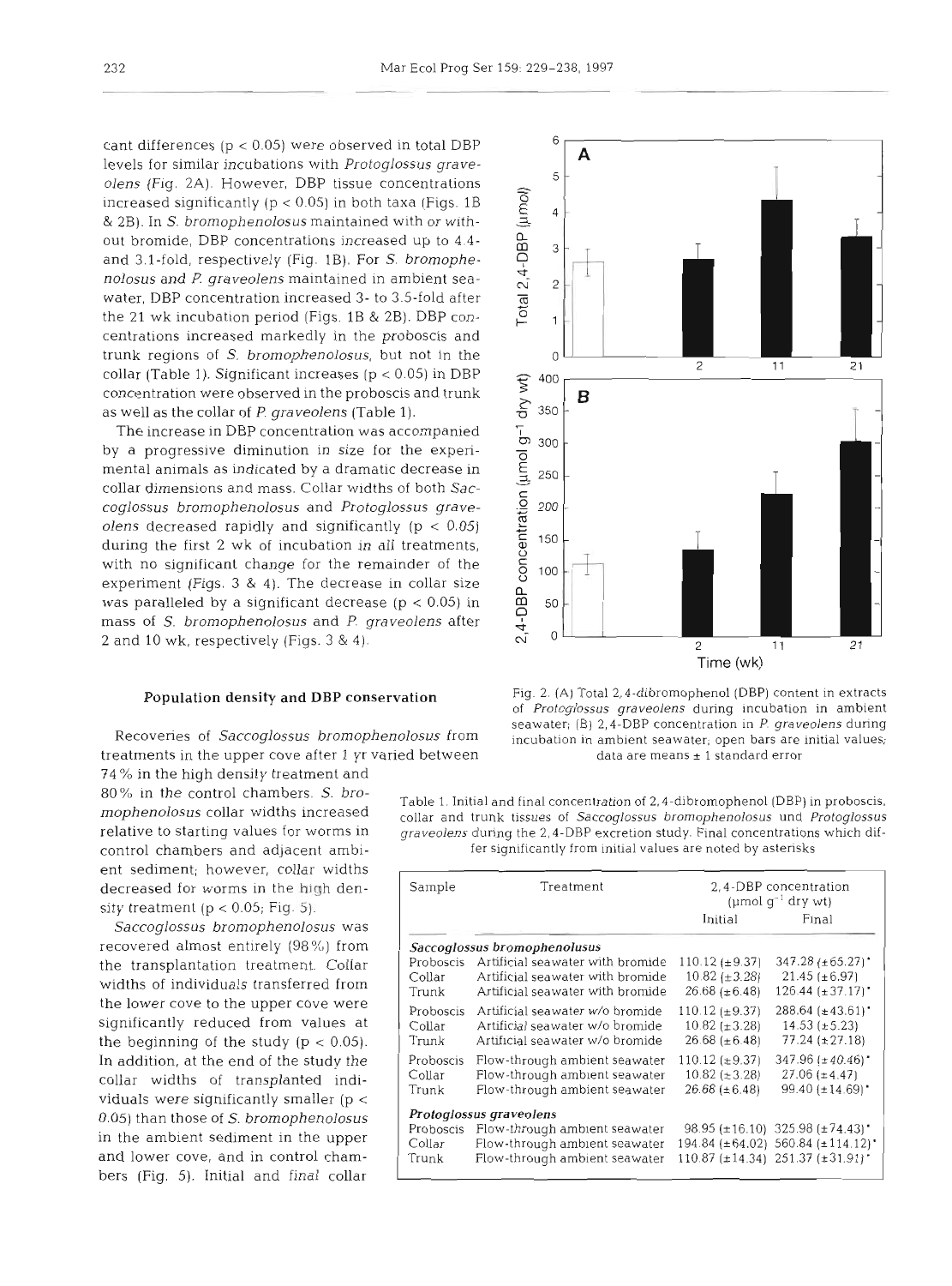

Fig. 3. (A) Change in collar width of Saccoglossus bromophenolosus during incubation in artificial seawater with  $(D)$  or without bromide (@) and in a flow-through system of ambient seawater (O). (B) Change in dry weight of S. bromophenolosus during incubation in artificial seawater with  $(D)$  or without bromide (@) and in a flow-through system of ambient seawater  $(O)$ ; data are means  $\pm$  1 standard error



Fig. 4. Collar width (O) and total dry weight ( $\bullet$ ) of Protoglossus graveolens during incubation in ambient seawater; data are  $means \pm 1$  standard error



Fig. 5. Change in Saccoglossus bromophenolosus collar widths during incubation at high densities and transplantation between sites of low (open bars) and high (filled bars) food levels; data are means  $\pm$  1 standard error

widths of S, *bromophenolosus* from ambient sediment in the lower cove were not significantly different, but were significantly larger  $(p < 0.05)$  than those observed in the upper cove (Fig. 5).

The difference in collar widths between *Saccoglossus bromophenolosus* held in the high density treatment and those collected from ambient sediment was mirrored by their masses:  $8.9 \pm 1$  mg dry wt worm<sup>-1</sup> for individuals in the high density treatment versus  $17.3 \pm 12.5$ 2 mg dry wt worm<sup>-1</sup> for those in ambient sediment. In contrast, DBP concentrations were significantly higher in individuals from the high density treatment relative to levels in worms from ambient sediment (Fig. 6). DBP levels in S. *bromophenolosus* from ambient sediment did not differ significantly ( $p < 0.05$ ) from the beginning to the end of the study (Fig. 6).

#### Invertebrate predation on enteropneusts

DBP was detected in extracts from 9 of 19 *Nereis virens,* 8 of 11 *Glycera dibranchiata* and in only 1 of 5 *Nephtys incisa* collected from Lowes Cove. Although the highest concentrations of DBP were detected in G. *dibranchiata* and *N. incisa,* comparisons of average DBP concentrations did not show statistically significant  $(p < 0.05)$  differences among the 3 species (Fig. 7).

Nearly 100 % of *Saccoglossus bromophen olosus*  placed in control containers were recovered at the end of the predation experiment. However, in containers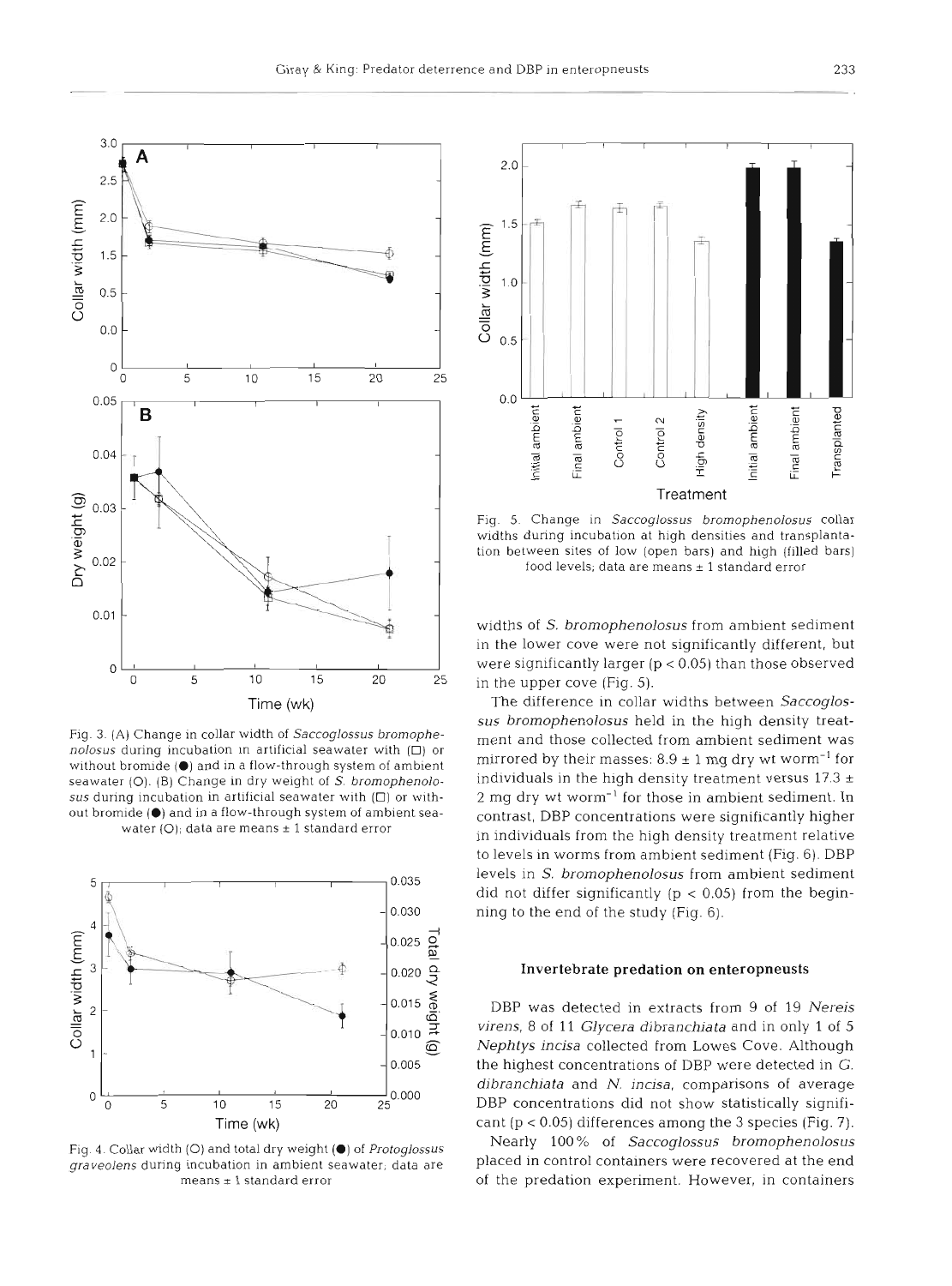Fig. 6. 2.4-dibromophenol **(DBP)** concentration in *Saccoglos*sus bromophenolosus during incubation in the field at high densities; data are means  $\pm$  1 standard error

where *S. brornophenolosus* were incubated with predatory polychaetes, recoveries were 46, 56 and 40% for *Nereis virens, Glycera dibranchiata* and *Nephtys incisa,* respectively.

*Nereis virens, Glycera dibranchiata* and *Nephtys incisa* incubated with *Saccoglossus bromophenolosus*  for 2 wk had higher DBP concentrations than freshly collected individuals from Lowes Cove (Fig. 7). DBP



Fig. 7. Naturally occurring (open bars) and post-incubation (filled bars) 2.4-dibromophenol (DBP) concentrations in 3 predatory polychaete species from Lowes Cove; data are means **<sup>2</sup>**1 standard error

concentrations increased by 9- to 10-, 4- to 5-, and 6-fold for the **3** respective species; the greatest absolute increase occurred in N. *incisa* (Fig. *7).* The Increases in DBP concentration were statistically significant for all **3** polychaete species (p < 0.05). Among the **3** polychaete species, the lowest DBP concentrations occurred in *N. virens,* both during incubations with *S. brornophenolosus* and in freshly collected individuals (Fig. 7). DBP levels did not correlate with the number of S. *brornophenolosus* missing from each aquarium at the end of the experiment. DBP was not detected in *N. virens* maintained in sediment with either DBPcontaining agarose plugs or *S. brornophenolosus* in mesh tubes. *G. dibranchiata* maintained in the same manner contained DBP levels  $(1.7 \pm 1.2 \text{ nmol g}^{-1}$  fresh wt) that were significantly below ( $p < 0.05$ ) those measured in freshly collected polychaetes.

DBP concentrations dropped to ambient levels in *Glycera dibranchiata* that were used in the feeding experiment after incubation in the absence of *Saccoglossus bromophenolosus* for 1 mo, and were undetectable after 8 mo. DBP was undetectable after 1 mo in *Nereis virens* that were incubated similarly.

The average concentration of DBP In tissues of *Glycera dibranchiata* collected from Days Cove (14.2 nmol  $g^{-1}$  fresh wt) was not significantly different from concentrations measured for specimens collected from Lowes Cove (p < 0.05). However, DBP was detected in only half of the individuals from Days Cove in contrast to 75 % of those from Lowes Cove. None of the *Nereis virens* collected from Days Cove contained detectable levels of DBP.

Field observations indicated that freshly collected *Saccoglossus bromophenolosus* were readily consumed when placed several cm away from hermit crabs *Pagurus longicarpus.* During laboratory feeding studies, hermlt crabs consumed *S. bromophenolosus* in preference to shrimp: 8 of 12 P. *longicarpus* consumed *S. bromophenolosus* rather than shrimp; 1 consumed shrimp but not S. *bromophenolosus;* the remaining **3** took neither food item. When presented separately, *S. bromophenolosus* and shrimp were both accepted equally by **1C** hermit crabs used as controls. All *S. bromophenolosus* were completely ingested; although feeding began immediately, it generally took 2 h before substantial loss of worm tissue was evident, and an overnight incubation was necessary before *S. bromophenolosus*  $1.5 \times 20$  mm in size were completely consumed. *P longicarpus* which had previously consumed *S. bromophenolosus* readily accepted additional specimens during repeated feedings.

*Pagurus longicarpus* did not generally contain detectable levels of DBP. Instead, 4-bromophenol (BP) was detected in both freshly collected crabs and crabs fed *Saccoglossus bromophenolosus* (Table *2).* DBP was

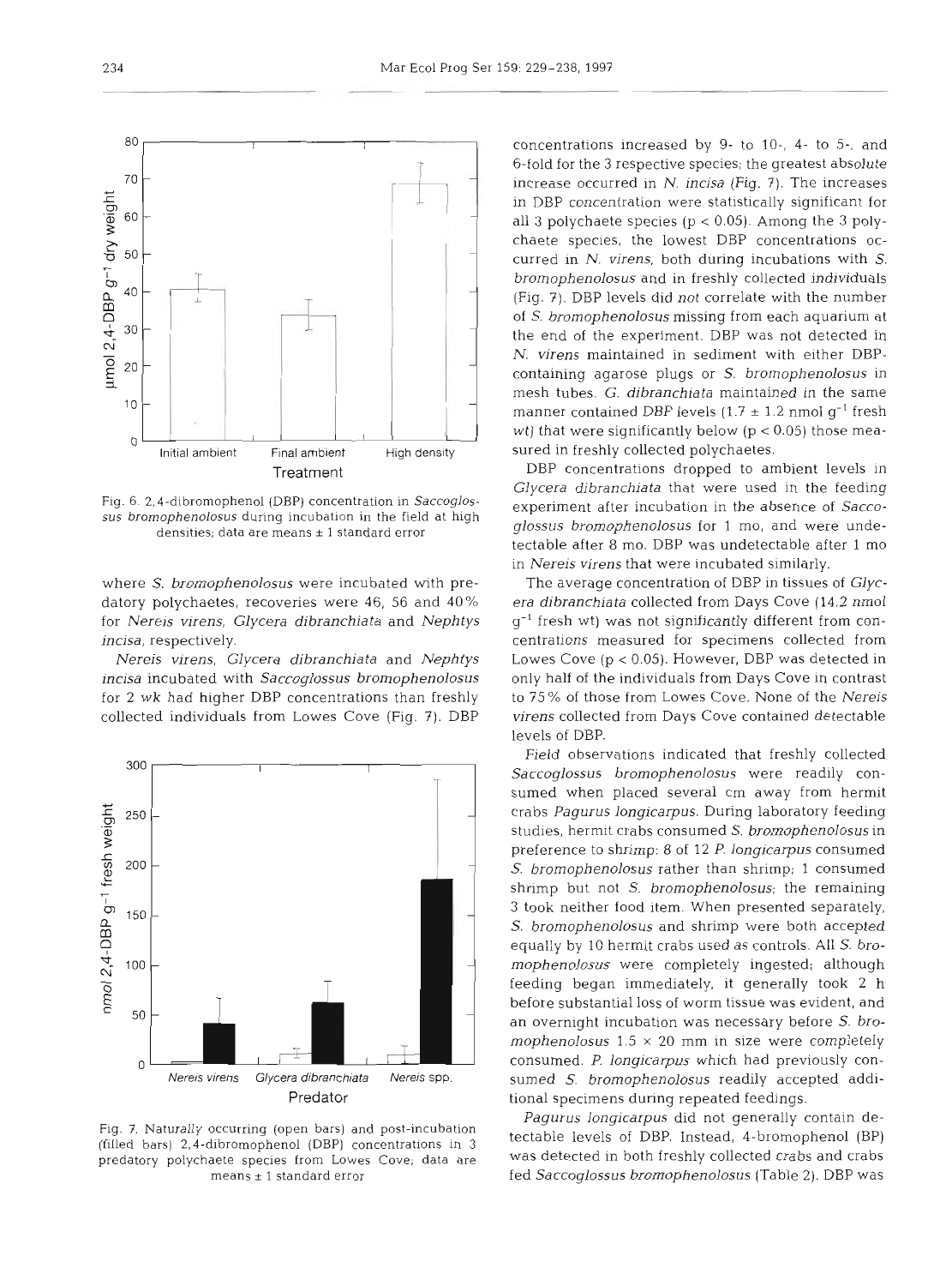Table 2. Concentrations of 2,4-dibromophenol (DPB) and 4-bromophenol (BP) in Alternatively, DBP could be main-<br>hermit crabs Pagurus longicarpus

| Treatment                           | nmol 2, 4-DBP<br>$(q^{-1}$ fresh wt) | nmol 4-BP<br>$(q^{-1}$ fresh wt) |
|-------------------------------------|--------------------------------------|----------------------------------|
| Freshly collected from Lowes Cove   | None detected                        | 342.78 $(\pm 107.6)$             |
| 24 h after feeding on enteropneusts | $26.51 (\pm 3.23)$                   | $190.12 (\pm 39.43)$             |
| 7 d after feeding on enteropneusts  | None detected                        | $468.49 \ (\pm 49.07)$           |
|                                     |                                      |                                  |

not significantly different between hermit crabs col- significant, routine DBP excretion over months. lected from the field and those that had consumed Secondary compounds serve as predation defenses

any bromine released during DBP degradation is pers. comm.). unlikely to account for observed DBP conservation Although DBP conservation by Saccoglossus bromo-

lation of the burrow microbiota for enteropneust DBP. during the co-evolution of predators and prey.

tained at constant or even elevated levels if a halogenated DBP-precursor not measured by our methods is stored and mobilized over time. Although the non-hexane extractable sulfamate of 2,3,4-tribromopyrrole accounts for most of the bromopyrrole content of Saccoglossus kowalevskii (Fielman & Targett 1995), we have found no evi-

detected only in P. longicarpus that had been observed dence for sulfate esters of bromophenols in S. broto consume S. bromophenolosus within the previous mophenolosus. Moreover, if such esters were impor-24 h (Table 2). However, DBP concentrations were less tant, they would have to be present in implausably than those of BP (Table 2). The concentration of BP was high concentrations (>10% of dry weight) to support

S. bromophenolosus in the laboratory (p < 0.05). How- (e.g. McEuen 1984, Pawlik et al. 1984, Young et al. ever, BP levels were significantly greater in crabs that 1986, DeMott & Moxter 1991, Fenical & Pawlik 1991, were extracted 24 h versus 7 d after feeding on S. bro- Pawlik & Fenical 1992) or antibacterial agents (e.g. **Al**mophenolosus (p < 0.05). Ogily & Knight-Jones 1977). Previous observations on enteropneusts have been inconsistent with respect to the role of DBP. Thomas (1972) showed that flounder **DISCUSSION usually rejected Saccoglossus otagoensis when pre**sented separately or with other food items in laboratory DBP is conserved, or even concentrated, in enterop- studies, and concluded that the enteropneust was proneusts during in vitro incubations without bromine for tected, but not fully immune to predation. Earlier studperiods greater than 5 mo (Figs. 1, 2 & **3).** Conservation ies noted that Ptychodera sp. was rarely found in the is inconsistent with the use of DBP for controlling alimentary canals of co-occurring predatory fish microbial activity in burrow wall sediments, even (Devanesen & Chacko 1942 referenced in Thomas though there may be incidental effects of DBP on bur- 1972). 2,3,4-tribromopyrrole produced by *S.* kowalevrow wall microbes (King 1986, 1988, Giray & King skii also actively repelled small predatory fish and 1997). Regulation of microbial activity would require crabs (Prezant et al. 1981). However, other observaroutine DBP excretion, since DBP is labile during tions have indicated that bromophenols may not be anoxic conditions that characterize macrofaunal bur- particularly effective as predation defenses; for examrows for extended periods (Kristensen 1985, Kristensen ple, sea birds Calidris sp. and a tropical mollusk prey et al. 1991, authors' unpubl. obs.), Rapid recycling of on Ptychodera flava (Azariah et al. 1978, M. Hadfield

since diffusion from the burrow microenvironment phenolosus and Protoglossus graveolens is consistent would inevitably result in significant bromine losses. with a role in predation defense, the hermit crab Pagu-Conservation in spite of decreased tissue mass (Figs. 3, rus logicarpus readily consumes S. bromophenolosus, 4 & 5) further suggests that DBP is not routinely even in preference to a non-toxic food source (shrimp). excreted, and that it does not play any important role Hermit crabs identify food resources by chemorecepas an energy or carbon reserve. tion (Brooks 1991); this extends to food aversion Losses of body mass during the *in* vitro incubations learning as well (Wight et al. 1990). It is thus plausible (Figs. **3** & 4) indicate insufficient substrate for mainte- that DBP serves as a chemoattractant rather than a denance. Similar losses occurred during incubations of terrent. Enteropneusts are clearly vulnerable to hermit Saccoglosus bromophenolosus at unusually high den- crab predation because they extend their proboscides sities in situ (Fig. 5). These incubations also resulted in onto the sediment surface to feed. During feeding, the increased tissue DBP concentrations. Thus, DBP con- proboscis may represent an easy target for a variety of servation in vitro cannot be attributed to a response to surface predators. The facility with which S. kowabromine deprivation, a sandy substrate or lack of levskii regenerates its proboscis (Tweedel 1961) is pernatural food sources. Collectively, the results of in vitro haps a response to such predation, as well as an exand in situ incubations support a role other than regu- ample of escalation in the complexity of defenses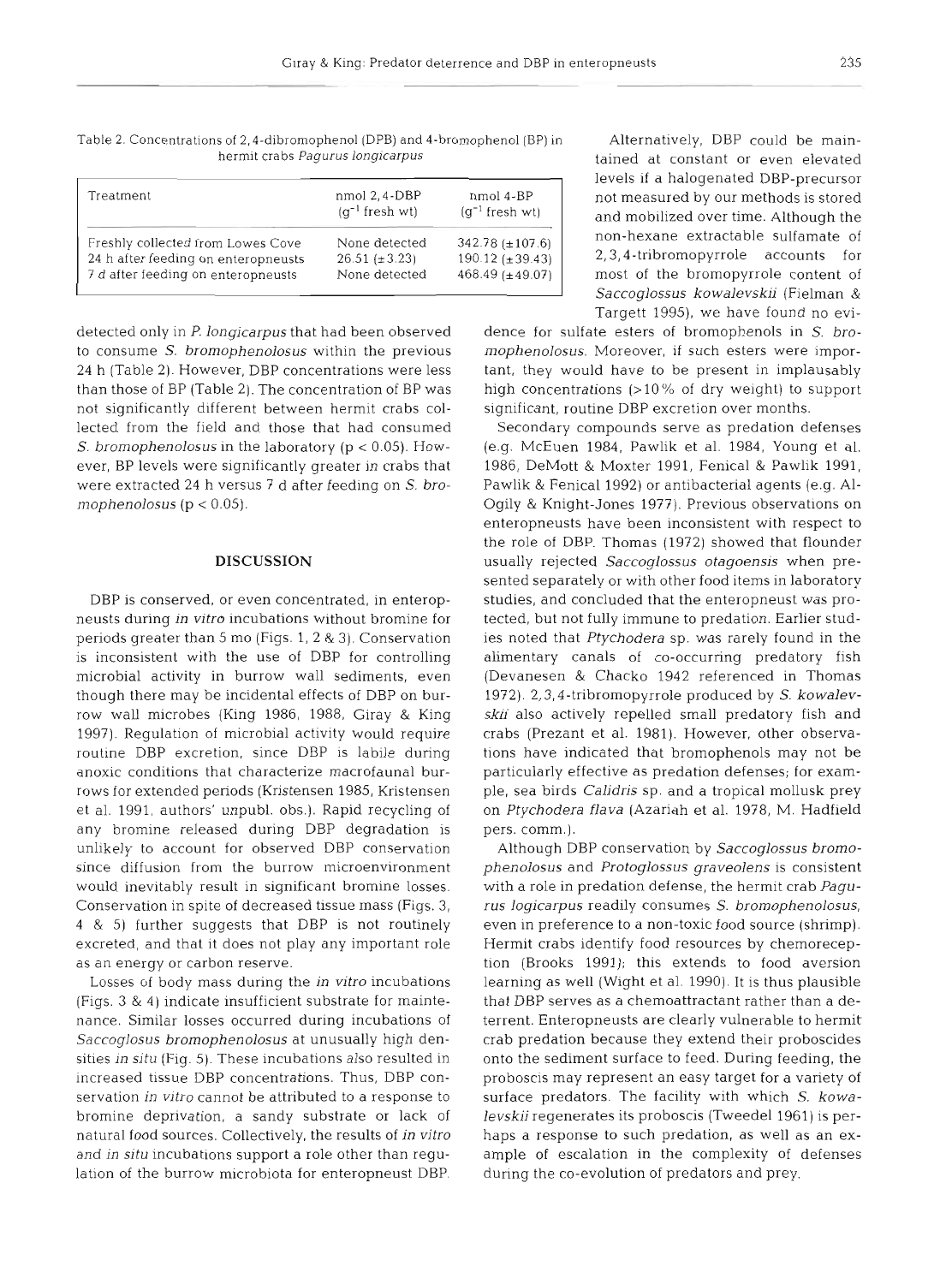Three polychaetes, *Nereis virens, Nephtys incisa*  and *Glycera dibranchiata,* also appear to prey on *Saccoglossus bromophenolosus* as indicated by the presence of DBP in specimens collected from Lowes Cove, and by significantly ( $p < 0.05$ ) elevated levels of DBP following incubation with enteropneusts (Fig. 7). Losses of S. *bromophenolosus* in containers with polychaetes were presumed to result from either predation or disturbance by the polychaetes. The complete loss of DBP from G. *dlbranchiata* and *N. virens* following incubation in the laboratory without *S. bromophenolosus* is also consistent with at least occasional DBP intake via predation. The possibility of incidental DBP uptake by predatory polychaetes appears minimal since incubation of polychaetes with both DBPcontaining agarose plugs and S, *brornophenolos~is*  enclosed in mesh tubes did not result in elevated DBP in polychaete tissues. Thus, our results show that polychaete and crustacean predators do not avoid enteropneusts, but actively select them in the case of hermit crabs.

Since halogenated organic compounds are toxic to a number of organisms (e.g. Kerger et al. 1988, King 1988, Casillas & Myers 1989, Teeyapant et al. 1993), our results indicate that both hermit crabs and polychaetes must possess a mechanism for detoxifying DBP. In hermit crabs, detoxification appears to involve dehalogenation, since a mono-bromophenol (4-BP) was observed in its tissues (Table 2). Dehalogenation of this sort has not been previously reported for animals. In contrast, 4-BP was not detected in any of the polychaetes, which implies that either DBP is excreted as such, or that it is rapidly and completely dehalogenated. The lack of correspondence between polychaete DBP levels in the feeding experiment and the number of enteropneusts presumably ingested suggests a turnover which is rapid enough that DBP concentrations reflect only the most recent feeding activity. The more rapid loss of DBP from *Nereis virens* may indicate that it possesses a more efficient means of detoxifying (or excreting) DBP than other polychaetes. Consequently, low ambient tissue DBP levels in N. *virens* may not correspond to the extent of its predation on *Saccoglossus bromophenolosus.* 

In addition to anti-microbial and anti-predator roles, other functions have been suggested for bromophenols and related compounds. For example, a role in larval recruitment has been proposed, since larvae of *Nereis vexillosa* do not settle readily in sediments containing bromophenols secreted by the polychaete *Thelepus crispus* (Woodin 1991, Woodin et al. 1993). Further, recruitment of *Mytilus viridis* larvae is inhibited by secretions of *Ptychodera flava,* which contains bromochloroindoles (Azariah et al. 1978). Bromophenols may also serve as triggering cues during the synchronous

release of gametes by at least some saccoglossids (Burdon-Jones 1951, Hadfield 1975). Fielman & Targett (1995) have observed an increase in the level of 2,3,4 tribromopyrrole (TBPy) in the proboscis and tail of *Saccoglossus kowalevskii* during the months of gametogenesis and spawning activity, suggesting a possible role as an anti-predatory agent during this interval.

In a search for the raison d'etre for enteropneust bromophenols, few possibilities can be excluded. Roles in intermediary metabolism and regulation of the burrow wall microbiota seem least likely. Larval recruitment and signaling within or among populations are plausible, but perhaps represent secondary roles. Predation defense remains the most likely selective force for bromophenol accumulation. However, it is evident that mortality resulting from predation by bromophenolinsensitive predators (e.g hermit crabs) may contribute significantly to the dynamics of enteropneust populations, and becomes a selective force for other enteropneust traits (e.g. rapid tissue regeneration). Comparisons of the relative effectiveness of various bromophenols in predation defense and the relationship between tissue concentrations and feeding deterrence will clarify these roles further. For the present however, a definitive role for DBP in enteropneusts has yet to be shown.

*Acknowledgements.* This work was supported by funds from NSF OCE 9203342 C G thanks Yonca Berk for invaluable support and encouragement during this study. We thank Ms K. Hardy for technical support. Contribution 309 from the Darling Marine Center.

#### LITERATURE CITED

- Ahern TJ, Allan GG, Metcalf (1980) New bromoperoxidases of marine origin. Partial purification and characterization. Biochim B10phys Acta 616:329-339
- Al-Ogily SM, Knight-Jones EW (1977) Anti-fouling role of antibiotics produced by marine algae and bryozoans. Nature 265728-729
- Ambrose WC Jr (1984) Influences of predatory polychaetes and epibenthic predators on the structure of a soft-bottom community in a Maine estuary. J Exp Mar Biol Ecol 81: 115-145
- Azariah J, Rao VNR, Sndharan VT (1978) Effect of the epldermal secretions of hemichordate, *Ptychodera flava* on growth of *Amphora coffeaeformis* and *Cyclotella meneghiniana* (Diatoms). Proc Indian Acad Sci 87B:145-149
- Brooks WR (1991) Chemical recognition by hermit crabs of their symbiotic sea anemones and a predatory octopus. Hydrobiologia 216:291-295
- Burdon-Jones C (1951) Observations on the spawning beha.viour of *Saccoglossus horsti* Brambell & Goodhart, and of other Enteropneusta. J Mar Biol Assoc UK 29:625-638
- Casillas E, Myers MS (1989) Effect of bromobenzene and *o*bromophenol on kidney and Liver of English sole *(Parophrys vetulus).* Comp Biochem Physiol93C:43-48
- Chen YP, Lincoln DE, Woodin SA, Love11 CR (1991) Punfica-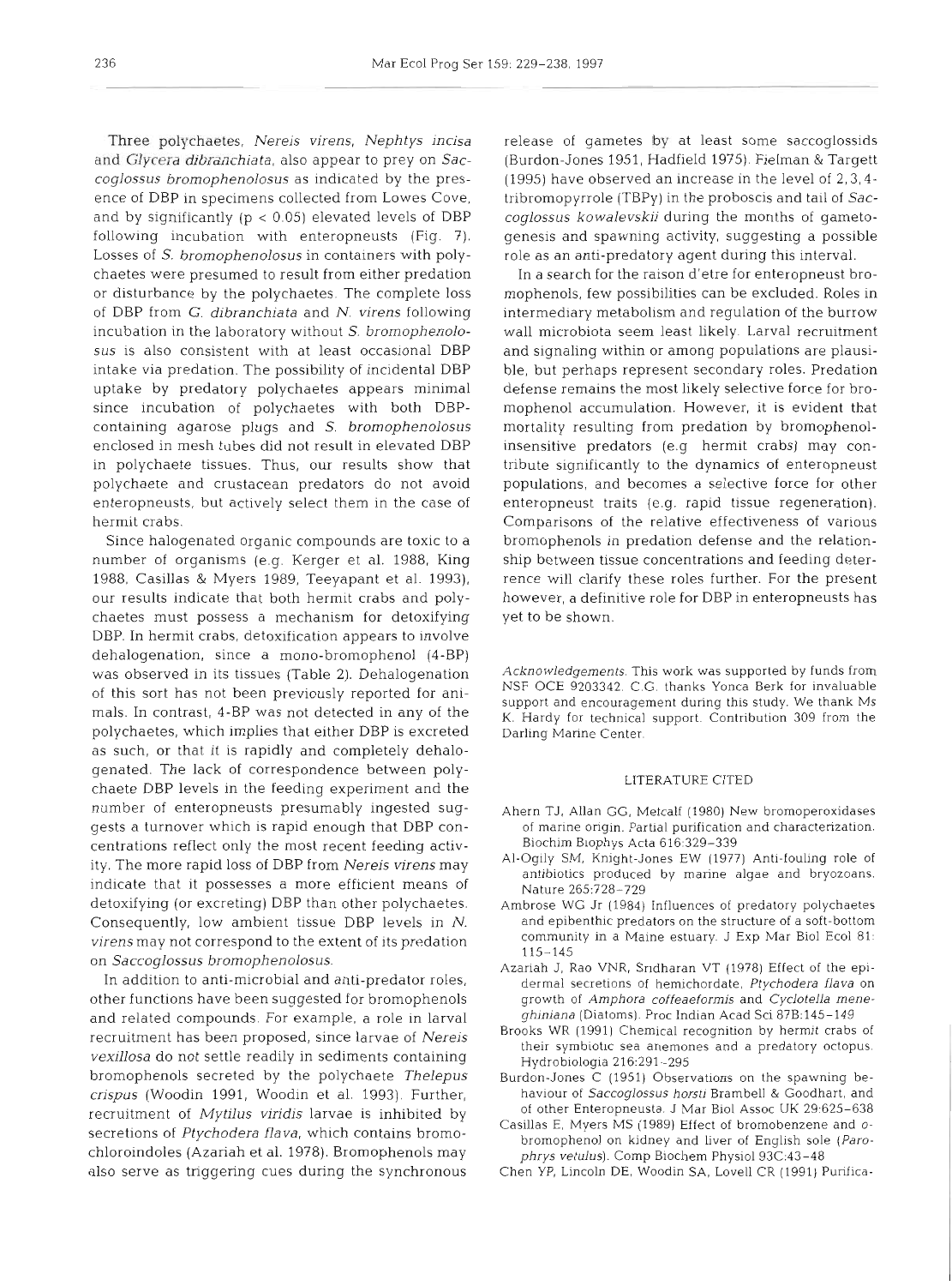tion and properties of a unique flavin-containing chloroperoxidase from the capitellid polychaete Notomastus l*obatus.* J Biol Chem 266:23909–2391

- Commito JA (1982) Importance of predation by infaunal polychaetes in controlling the structure of a soft-bottom community in Maine, USA. Mar Biol 68:77-81
- Corgiat JM, Dobbs FC, Burger MW, Scheuer PJ (1993) Organohalogen constituents of the acorn worm Ptychodera bahamensis. Comp Biochem Physiol 106B:83-86
- de Boer E, Tromp MGM, Plat H, Krenn GE, Wever R (1986) Vanadium(V) as an essential element for haloperoxidase activity in marine brown algae: purification and characterization of a vanadium(V)-containing bromoperoxidase from Laminaria saccharina. Biochim Biophys Acta 872: 104-115
- DeMott WR, Moxter F (1991) Foraging on cyanobacteria by copepods: responses to chemical defenses and rescue abundance. Ecology 72:1820-1834
- Esselink P, Zwarts L (1989) Seasonal trend in burrow depth and tidal variation in feeding activity of Nereis diversicolor. Mar Ecol Prog Ser 56:243-254
- Fenical W, Pawlık JR (1991) Defensive properties of secondary metabolites from the Caribbean gorgonian coral Erythropodiurn caribaeorum. Mar Ecol Prog Ser 75:l-8
- Fielman KT, Targett NM (1995) Variation of 2,3,4-tribromopyrrole and its sodium sulfamate salt in the hemichordate Saccoglossus kowalevskij. Mar Ecol Prog Ser 116: 125-136
- Giray C. King GM (1996) Protoglossus graveolens, a new hemichordate (Hemichordata: Enteropneusta: Harrimanidae) from the Northwest Atlantic. Proc Biol Soc Wash 109:430-445
- Giray C, King GM (1997) Effect of naturally occurring bromophenols on sulfate reduction and ammonia oxidation in intertidal sediments. Aquat Microb Ecol 13:295-301
- Goerke H, Emrich R, Weber K, Duchene JC (1991) Concentrations and localization of brominated metabolites in the genus Thelepus (Polychaeta: Terebellidae). Comp Biochem Physiol 99:203-206
- Goerke H, Weber K (1990) Locality-dependent concentrations of bromophenols in Lanice conchilega (Polychaeta: Terebellidae). Comp Biochem Physiol 97:741-744
- Goerke H, Weber K (1991) Bromophenols in Lanice conchilega (Polychaeta, Terebellidae): the influence of sex. weight and season. Bull Mar SCI 48517-523
- Hadfjeld MG (1975) Hemichordata. In: Giese AC, Pearse JS (eds) Reproduction of marine invertebrates. Academic Press, New York, p 185-240
- Higa T, Okuda RK, Severns RM, Scheuer PJ (1987) Unprecedented constituents of a new species of acorn worm. Tetrahedron 43:1063-1070
- Higa T, Scheuer PJ (1975) 3-chloroindole, principal odorous constituent of the hemichordate Ptychodera flava laysanica. Naturwissenschaften 62:395-396
- Jensen P, Emrich R, Weber K (1992) Brominated metabolites and reduced numbers of meiofauna organisms in the burrow wall lining of the deep-sea enteropneust Stereobalanus canadensis. Deep Sea Res 39:2147-1253
- Kerger BD, Roberts SM, James RC (1988) Comparison of human and mouse liver microsomal metabolism of bromobenzene and chlorobenzene to 2- and 4-halophenols. Drug Metab Dispos 16:672-677
- King GM (1986) Inhibition of microbial activity in marine sediments by a bromophenol from a hemichordate. Nature 323:257-259
- King GM (1988) Dehalogenatlon in marine sediments containing natural sources of halophenols. Appl Environ

Microbial 54:3079-3085

- King GM, Giray C, Kornfield I (1994) A new hemichordate Saccoglossus bromophenolosus (Hemichordata: Enteropneusta: Harrimaniidae), from North America. Proc Biol Soc Wash 107:383-390
- King GM, Giray C, Kornfield I (1995) Biogeographic, biochemical and genetic differentiation among North American saccoglossids (Hemichordata; Enteropneusta; Harrimaniidae). Mar Biol 123:369-377
- Kristensen E  $(1985)$  Oxygen and inorganic nitrogen exchange in a Nereis virens (Polychaeta) bioturbated sedimentwater system. J Coastal Res 1:109-116
- Kristensen E, Jensen MH, Aller RC (1991) Direct measurement of dissolved inorganic nitrogen exchange and denitrification in individual polychaete (Nereis virens) burrows. J Mar Res 49 355-377
- Manthey JA, Hager LP (1989) Characterization of the catalytic properties of bromoperoxidase. Biochem 28:3052-3057
- Mayer LM, Rahaim PT, Guerin W, Macko SA. Watling L, Anderson FE (1985) Biological and granulometric controls on sedimentary organic matter of an intertidal mudflat. Estuar Coast Shelf Sci 20:491-503
- Mayer LM, Rice DL (1992) Early diagenesis of protein: a seasonal study. Limnol Oceanogr 37:280-295
- McEuen FS (1984) Chemical and morphological defenses of holothuroid eggs, larvae and juveniles. Am Zoo1 24:25
- Neidleman SL, Geigert J (1986) Biohalogenation: principles, basic roles and applications. Ellis Horwood Ltd. Chichester
- Parsons TR, Maita Y, Lalli CM (1984) A manual of chemical and biological methods for seawater analysis Pergamon Press, London, p 158-161
- Pawlik JR, Albizati KF, Faulkner DJ (1984) Chemical defense of the intertidal limpet Collisella limatula. Am Zool 24:25A
- Pawlik JR, Fenical W (1992) Chemical defense of Pterogorgia anceps, a Caribbean gorgonian coral. Mar Ecol Prog Ser 87-183-188
- Prezant RS, Gruber G, Counts CL (1981) Predator repellent of benthic macro- invertebrates. Am Zoo1 21:1022
- Redmond MS, Scott KJ (1989) Amphipod predation by the infaunal polychaete, Nephtys incisa. Estuaries 12: 205-207
- Sheikh YM, Djerassi C (1975) 2,6-dibromophenol and 2,4, 6-tribromophenols-antiseptic secondary metabolites of Phoronopsis viridis. Experientia 31:265-392
- Steward CC, Nold SC, Ringelberg DB, White DC, Lovell CR (1996) Microbial blomass and community structures in the burrows of bromophenol producing and non-producing marine worms and surrounding sediments. Mar Ecol Prog Ser 133:149-165
- Steward CC, Pinckney J, Piceno Y, Lovell CR (1992) Bacterial numbers and activity, microalgal biomass and productivity, and meiofaunal distribution in sediments naturally contaminated w~th biogenic bromophenols. Mar Ecol Prog Ser 90:61-71
- Teeyapant R, Woerdenbag HJ, Kreis P, Hacker J, Wray V, Witte L, Proksch P (1993) Antibiotic and cytotoxic activity of brominated compounds from the marine sponge Verongia aerophoba. Z Naturforsch 48:939-945
- Thomas IM (1972) Action of the gut in Saccoglossus otagoensis (Hemichordata: Enteropneusta). NZ J Mar Freshwat Res 6:560-569
- Tweedel KS (1961) Regeneration of the enteropneust, Saccoglossus kowalevskii. Biol Bull (Woods Hole) 120:118-127
- Volvenko IV (1994) Nutrition and feeding behavior of hermit crabs. Russ J Mar Biol 20:30?-313